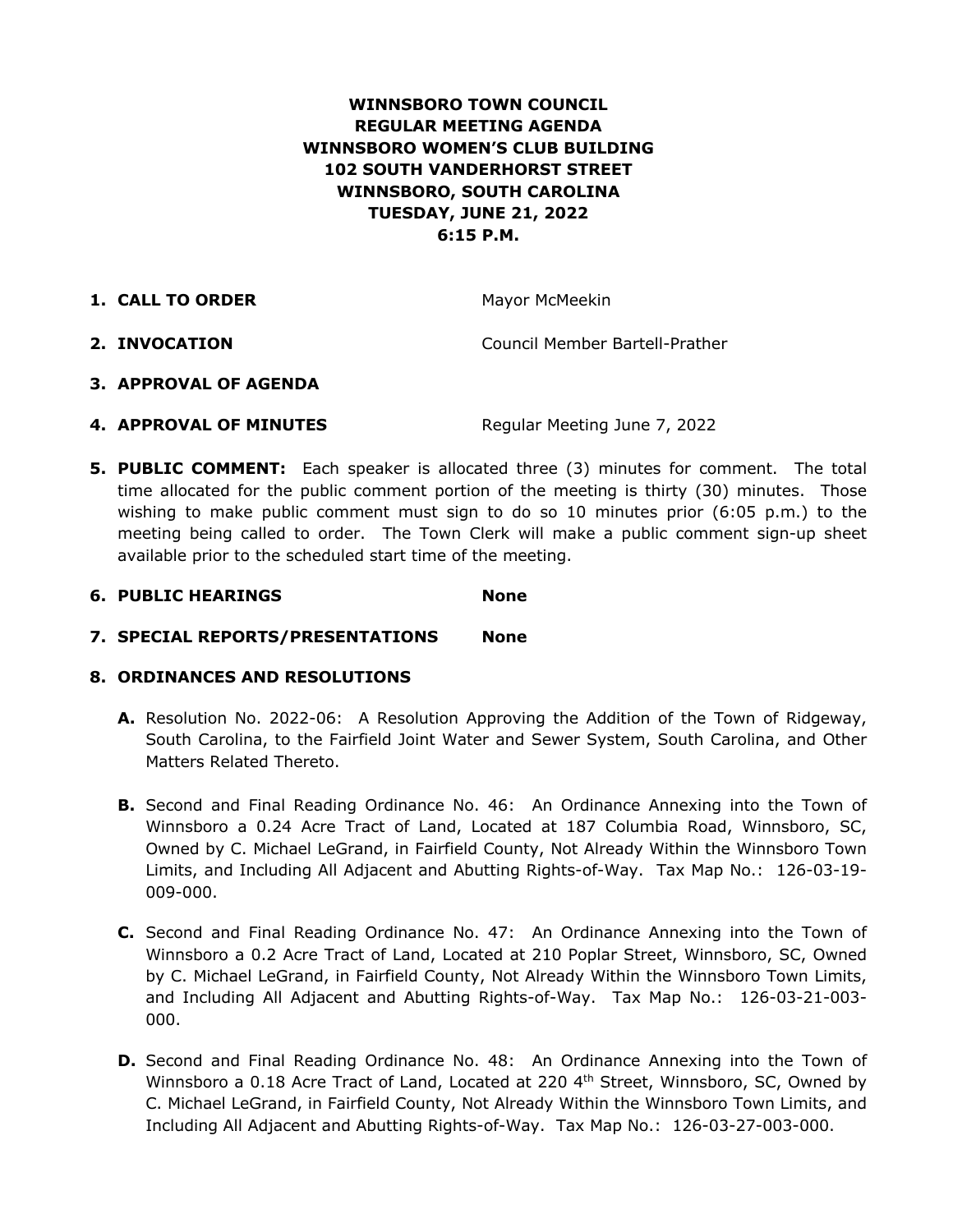- **E.** Second and Final Reading Ordinance No. 49: An Ordinance Annexing into the Town of Winnsboro a 0.26 Acre Tract of Land, Located at 280 Oak Street, Winnsboro, SC, Owned by C. Michael LeGrand, in Fairfield County, Not Already Within the Winnsboro Town Limits, and Including All Adjacent and Abutting Rights-of-Way. Tax Map No.: 126-03-22-013-000.
- **F.** Second and Final Reading Ordinance No. 50: An Ordinance Annexing into the Town of Winnsboro a 0.39 Acre Tract of Land, Located at 290 Poplar Street, Winnsboro, SC, Owned by C. Michael LeGrand, in Fairfield County, Not Already Within the Winnsboro Town Limits, and Including All Adjacent and Abutting Rights-of-Way. Tax Map No.: 126-03-21-012- 000.
- **G.** Second and Final Reading Ordinance No. 51: An Ordinance Annexing into the Town of Winnsboro a 0.21 Acre Tract of Land, Located at 305 Cedar Street, Winnsboro, SC, Owned by C. Michael LeGrand, in Fairfield County, Not Already Within the Winnsboro Town Limits, and Including All Adjacent and Abutting Rights-of-Way. Tax Map No.: 145-01-09-001- 000.
- **H.** Second and Final Reading Ordinance No. 52: An Ordinance Annexing into the Town of Winnsboro a 0.23 Acre Tract of Land, Located at 525  $4<sup>th</sup>$  Street, Winnsboro, SC, Owned by C. Michael LeGrand, in Fairfield County, Not Already Within the Winnsboro Town Limits, and Including All Adjacent and Abutting Rights-of-Way. Tax Map No.: 126-03-18-015-000.
- **I.** Second and Final Reading Ordinance No. 53: An Ordinance Annexing into the Town of Winnsboro a 0.19 Acre Tract of Land, Located at 340 Holly Street, Winnsboro, SC, Owned by Corey Coleman, in Fairfield County, Not Already Within the Winnsboro Town Limits, and Including All Adjacent and Abutting Rights-of-Way. Tax Map No.: 145-01-09-012-000.
- **J.** Second and Final Reading Ordinance No. 54: An Ordinance Annexing into the Town of Winnsboro a 0.26 Acre Tract of Land, Located at 555  $4<sup>th</sup>$  Street, Winnsboro, SC, Owned by Joann D. Pullen, in Fairfield County, Not Already Within the Winnsboro Town Limits, and Including All Adjacent and Abutting Rights-of-Way. Tax Map No.: 126-03-18-014-000.
- **K.** Second and Final Reading Ordinance No. 55: An Ordinance Annexing into the Town of Winnsboro a 0.24 Acre Tract of Land, Located at 565 Oak Street, Winnsboro, SC, Owned by T. Jeffers, LLC, in Fairfield County, Not Already Within the Winnsboro Town Limits, and Including All Adjacent and Abutting Rights-of-Way. Tax Map No.: 145-01-15-006-000.
- **L.** Second and Final Reading Ordinance No. 56: An Ordinance Annexing into the Town of Winnsboro a 0.34 Acre Tract of Land, Located at 535 Pine Street, Winnsboro, SC, Owned by T. Jeffers, LLC, in Fairfield County, Not Already Within the Winnsboro Town Limits, and Including All Adjacent and Abutting Rights-of-Way. Tax Map No.: 145-01-13-004-000.
- **M.** Second and Final Reading Ordinance No. 57: An Ordinance Annexing into the Town of Winnsboro a 0.2 Acre Tract of Land, Located at 170 Holly Street, Winnsboro, SC, Owned by Al-Yasa Adams, in Fairfield County, Not Already Within the Winnsboro Town Limits, and Including All Adjacent and Abutting Rights-of-Way. Tax Map No. 126-03-25-007-000.